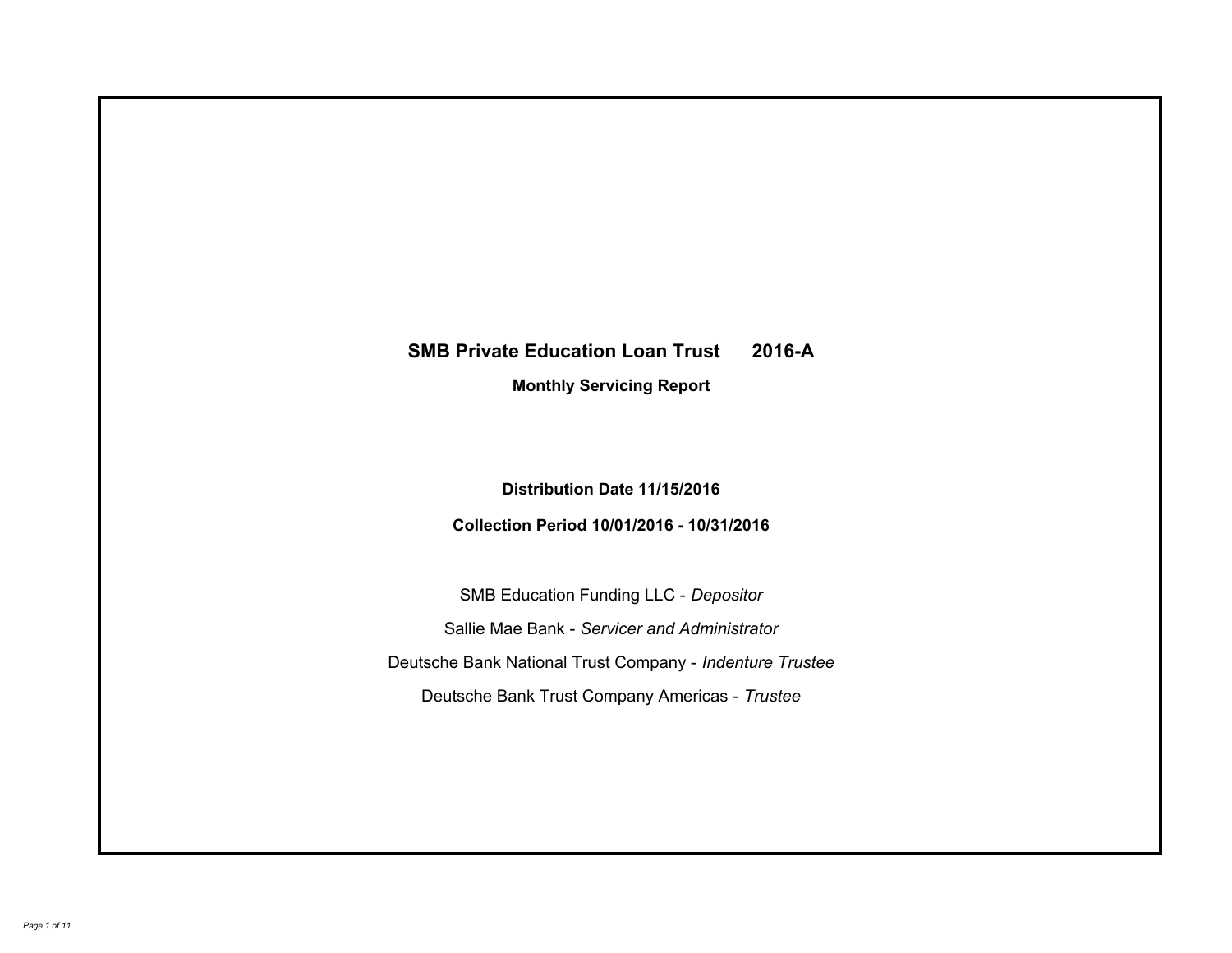| Α           | <b>Student Loan Portfolio Characteristics</b>   |                                              | Settlement Date<br>05/26/2016 | 09/30/2016            | 10/31/2016            |
|-------------|-------------------------------------------------|----------------------------------------------|-------------------------------|-----------------------|-----------------------|
|             | <b>Principal Balance</b>                        |                                              | \$585,861,635.84              | \$571,649,987.65      | \$567,437,859.57      |
|             | Interest to be Capitalized Balance              |                                              | 32,367,510.93                 | 35,999,662.76         | 37,202,794.02         |
|             | Pool Balance                                    |                                              | \$618,229,146.77              | \$607,649,650.41      | \$604,640,653.59      |
|             | Weighted Average Coupon (WAC)                   |                                              |                               |                       |                       |
|             |                                                 | WAC1 (Contractual Interest Rate on the Loan) | 8.26%                         | 8.36%                 | 8.36%                 |
|             |                                                 | WAC2 (Average of Applicable Interest Rate)   | 8.23%                         | 8.32%                 | 8.32%                 |
|             | WAC3 (Average of Actual Interest Rate)          |                                              | 8.16%                         | 8.25%                 | 8.25%                 |
|             | Weighted Average Remaining Term                 |                                              | 134.18                        | 131.91                | 131.63                |
|             | Number of Loans                                 |                                              | 53,959                        | 53,019                | 52,709                |
|             | Number of Borrowers<br>Pool Factor              |                                              | 52,283                        | 50,958<br>0.982887419 | 50,671<br>0.978020297 |
|             | Since Issued Total Constant Prepayment Rate (1) |                                              |                               | 5.52%                 | 5.60%                 |
|             |                                                 |                                              |                               |                       |                       |
| B           | <b>Debt Securities</b>                          | <b>Cusip/Isin</b>                            | 10/17/2016                    |                       | 11/15/2016            |
|             | A1                                              | 78449FAA9                                    | \$117,795,201.79              |                       | \$112,542,519.35      |
|             | A <sub>2</sub> A                                | 78449FAB7                                    | \$218,000,000.00              |                       | \$218,000,000.00      |
|             | A2B                                             | 78449FAC5                                    | \$134,000,000.00              |                       | \$134,000,000.00      |
|             | B                                               | 78449FAD3                                    | \$50,000,000.00               |                       | \$50,000,000.00       |
|             |                                                 |                                              |                               |                       |                       |
| $\mathsf C$ | <b>Certificates</b>                             | <b>Cusip/Isin</b>                            | 10/17/2016                    |                       | 11/15/2016            |
|             | Residual                                        | 78449F101                                    | \$100,000.00                  |                       | \$100,000.00          |
|             |                                                 |                                              |                               |                       |                       |
| D           | <b>Account Balances</b>                         |                                              | 10/17/2016                    |                       | 11/15/2016            |
|             | Reserve Account Balance                         |                                              | \$1,557,854.00                |                       | \$1,557,854.00        |
|             |                                                 |                                              |                               |                       |                       |
| E           | <b>Asset / Liability</b>                        |                                              | 10/17/2016                    |                       | 11/15/2016            |
|             | Overcollateralization Percentage                |                                              | 14.46%                        |                       | 14.90%                |
|             | Specified Overcollateralization Amount          |                                              | \$182,294,895.12              |                       | \$181,392,196.08      |
|             | <b>Actual Overcollateralization Amount</b>      |                                              | \$87.854.448.62               |                       | \$90.098.134.24       |

(1) For additional information, see 'Since Issued CPR Methodology' found on page 11 of this report.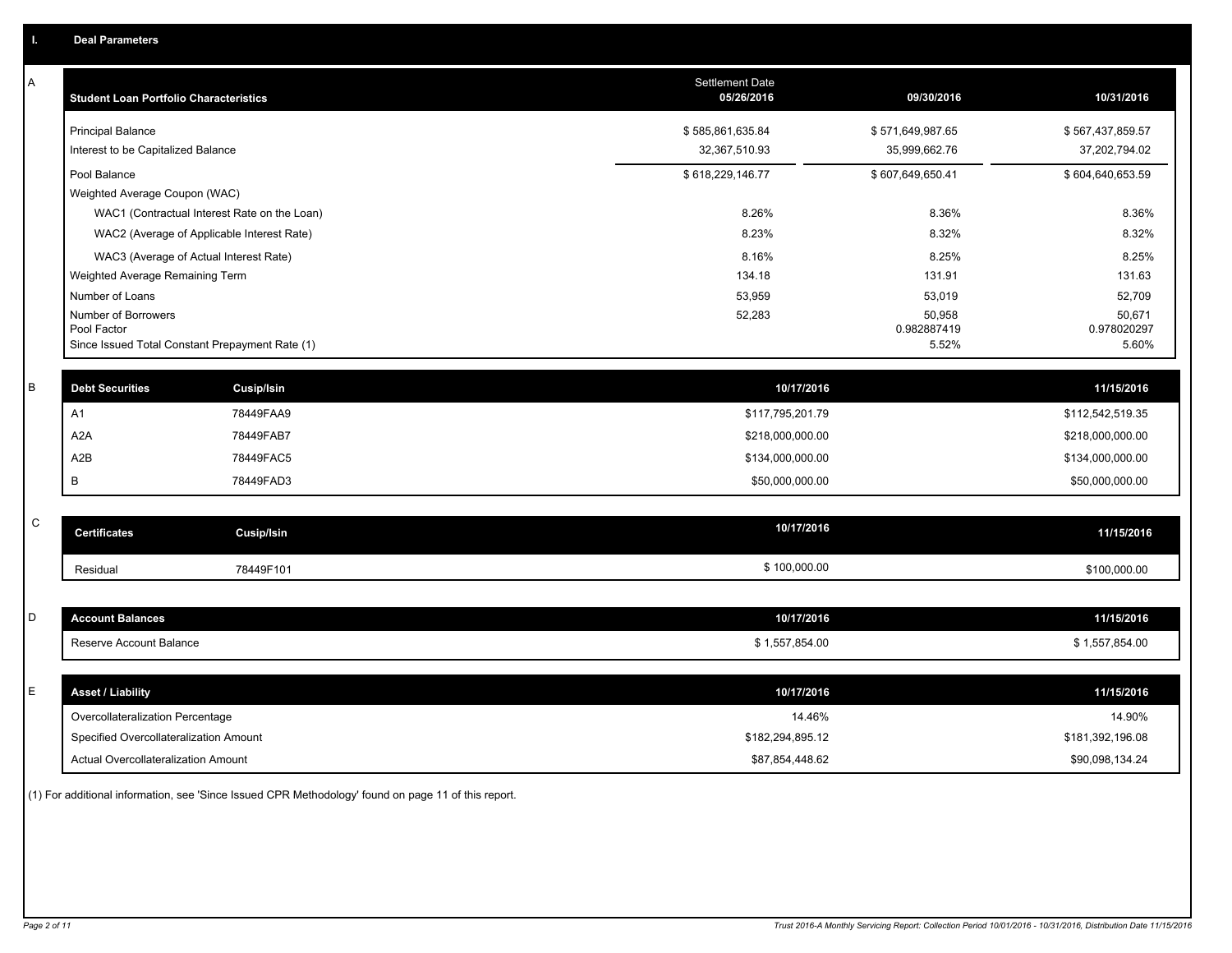# **II. 2016-A Trust Activity 10/01/2016 through 10/31/2016**

| Α | <b>Student Loan Principal Receipts</b>                           |                |
|---|------------------------------------------------------------------|----------------|
|   | <b>Borrower Principal</b>                                        | 4,648,019.01   |
|   | <b>Consolidation Activity Principal</b>                          | 0.00           |
|   | Seller Principal Reimbursement                                   | 0.00           |
|   | Servicer Principal Reimbursement                                 | 0.00           |
|   | Delinquent Principal Purchases by Servicer                       | 0.00           |
|   | <b>Other Principal Deposits</b>                                  | 0.00           |
|   | <b>Total Principal Receipts</b>                                  | \$4,648,019.01 |
| B | <b>Student Loan Interest Receipts</b>                            |                |
|   | <b>Borrower Interest</b>                                         | 1,937,082.23   |
|   | <b>Consolidation Activity Interest</b>                           | 0.00           |
|   | Seller Interest Reimbursement                                    | 0.00           |
|   | Servicer Interest Reimbursement                                  | 0.00           |
|   | Delinquent Interest Purchases by Servicer                        | 0.00           |
|   | Other Interest Deposits                                          | 0.00           |
|   | <b>Total Interest Receipts</b>                                   | \$1,937,082.23 |
| C | <b>Recoveries on Realized Losses</b>                             | \$4,504.39     |
| D | <b>Investment Income</b>                                         | \$2,002.69     |
| E | <b>Funds Borrowed from Next Collection Period</b>                | \$0.00         |
| F | <b>Funds Repaid from Prior Collection Period</b>                 | \$0.00         |
| G | <b>Loan Sale or Purchase Proceeds</b>                            | \$0.00         |
| H | <b>Initial Deposits to Distribution Account</b>                  | \$0.00         |
|   | <b>Excess Transferred from Other Accounts</b>                    | \$0.00         |
| J | <b>Borrower Benefit Reimbursements</b>                           | \$0.00         |
| Κ | <b>Other Deposits</b>                                            | \$0.00         |
| L | <b>Other Fees Collected</b>                                      | \$0.00         |
| M | <b>AVAILABLE FUNDS</b>                                           | \$6,591,608.32 |
| N | Non-Cash Principal Activity During Collection Period             | \$435,890.93   |
| O |                                                                  |                |
|   | Aggregate Purchased Amounts by the Depositor, Servicer or Seller | \$0.00         |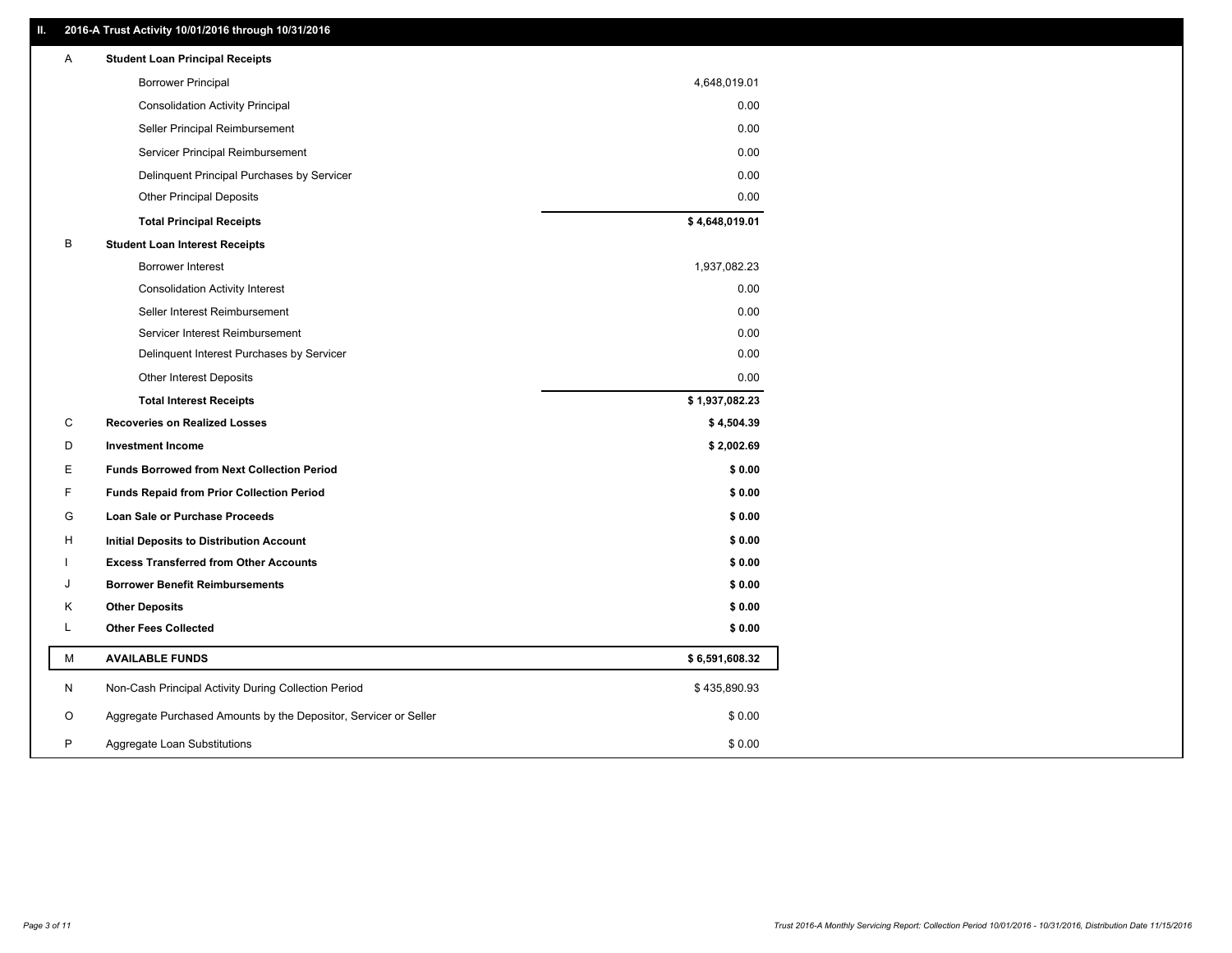|                   |                       |                          |         |                  | <b>Loans by Repayment Status</b> |                            |                          |         |                  |                |                            |
|-------------------|-----------------------|--------------------------|---------|------------------|----------------------------------|----------------------------|--------------------------|---------|------------------|----------------|----------------------------|
|                   |                       |                          |         | 10/31/2016       |                                  |                            |                          |         | 09/30/2016       |                |                            |
|                   |                       | <b>Wtd Avg</b><br>Coupon | # Loans | Principal        | % of Principal                   | % of Loans in<br>Repay (1) | <b>Wtd Avg</b><br>Coupon | # Loans | Principal        | % of Principal | % of Loans in<br>Repay (1) |
| INTERIM:          | IN SCHOOL             | 8.90%                    | 11,021  | \$117,973,211.16 | 20.791%                          | $-$ %                      | 8.90%                    | 11,091  | \$119,045,411.36 | 20.825%        | $-$ %                      |
|                   | GRACE                 | 8.67%                    | 4,509   | \$46,612,932.57  | 8.215%                           | $-$ %                      | 8.66%                    | 4,582   | \$47,343,039.27  | 8.282%         | $-$ %                      |
|                   | <b>DEFERMENT</b>      | 8.88%                    | 1,422   | \$13,731,015.01  | 2.420%                           | $-$ %                      | 8.91%                    | 1,368   | \$13,078,386.46  | 2.288%         | $-$ %                      |
| <b>REPAYMENT:</b> | <b>CURRENT</b>        | 7.91%                    | 34,141  | \$369,765,452.56 | 65.164%                          | 95.026%                    | 7.92%                    | 34,173  | \$370,927,570.80 | 64.887%        | 94.580%                    |
|                   | 31-60 DAYS DELINQUENT | 8.99%                    | 392     | \$4,333,884.90   | 0.764%                           | 1.114%                     | 9.10%                    | 409     | \$4,324,461.84   | 0.756%         | 1.103%                     |
|                   | 61-90 DAYS DELINQUENT | 9.33%                    | 173     | \$1,755,569.84   | 0.309%                           | 0.451%                     | 9.49%                    | 158     | \$1,944,362.42   | 0.340%         | 0.496%                     |
|                   | > 90 DAYS DELINQUENT  | 9.56%                    | 78      | \$949,059.40     | 0.167%                           | 0.244%                     | 9.50%                    | 85      | \$867,100.97     | 0.152%         | 0.221%                     |
|                   | FORBEARANCE           | 8.36%                    | 973     | \$12,316,734.13  | 2.171%                           | 3.165%                     | 8.37%                    | 1,153   | \$14,119,654.53  | 2.470%         | 3.600%                     |
| <b>TOTAL</b>      |                       |                          | 52,709  | \$567,437,859.57 | 100.00%                          | 100.00%                    |                          | 53,019  | \$571,649,987.65 | 100.00%        | 100.00%                    |

Percentages may not total 100% due to rounding  $^\star$ 

1 Loans classified in "Repayment" include any loan for which interim interest only, \$25 fixed payments or full principal and interest payments are due.

|                |                       |                          |         | 10/31/2016       |                |                                |                          |         | 09/30/2016       |                |                                |
|----------------|-----------------------|--------------------------|---------|------------------|----------------|--------------------------------|--------------------------|---------|------------------|----------------|--------------------------------|
|                |                       | <b>Wtd Avg</b><br>Coupon | # Loans | Principal        | % of Principal | % of Loans in<br>P&I Repay (2) | <b>Wtd Avg</b><br>Coupon | # Loans | Principal        | % of Principal | % of Loans in<br>P&I Repay (2) |
| INTERIM:       | IN SCHOOL             | 8.36%                    | 23,535  | \$272,612,891.60 | 48.043%        | $-$ %                          | 8.36%                    | 23,713  | \$274,857,591.66 | 48.081%        | $-$ %                          |
|                | GRACE                 | 8.09%                    | 9,010   | \$101,798,515.79 | 17.940%        | $-$ %                          | 8.09%                    | 9,152   | \$103,837,445.21 | 18.165%        | $-$ %                          |
|                | <b>DEFERMENT</b>      | 8.52%                    | 2,735   | \$26,800,778.37  | 4.723%         | $-$ %                          | 8.53%                    | 2,614   | \$25,567,561.91  | 4.473%         | $-$ %                          |
| P&I REPAYMENT: | <b>CURRENT</b>        | 8.04%                    | 15,929  | \$148,207,414.44 | 26.119%        | 89.160%                        | 8.05%                    | 15,831  | \$147,113,622.17 | 25.735%        | 87.888%                        |
|                | 31-60 DAYS DELINQUENT | 9.07%                    | 302     | \$3,276,817.66   | 0.577%         | 1.971%                         | 9.13%                    | 336     | \$3,623,009.18   | 0.634%         | 2.164%                         |
|                | 61-90 DAYS DELINQUENT | 9.37%                    | 153     | \$1,568,629.20   | 0.276%         | 0.944%                         | 9.46%                    | 141     | \$1,740,653.33   | 0.304%         | 1.040%                         |
|                | > 90 DAYS DELINQUENT  | 9.61%                    | 72      | \$856,078.38     | 0.151%         | 0.515%                         | 9.58%                    | 79      | \$790,449.66     | 0.138%         | 0.472%                         |
|                | FORBEARANCE           | 8.36%                    | 973     | \$12,316,734.13  | 2.171%         | 7.410%                         | 8.37%                    | 1,153   | \$14,119,654.53  | 2.470%         | 8.435%                         |
| <b>TOTAL</b>   |                       |                          | 52,709  | \$567,437,859.57 | 100.00%        | 100.00%                        |                          | 53,019  | \$571,649,987.65 | 100.00%        | 100.00%                        |

WAC reflects WAC3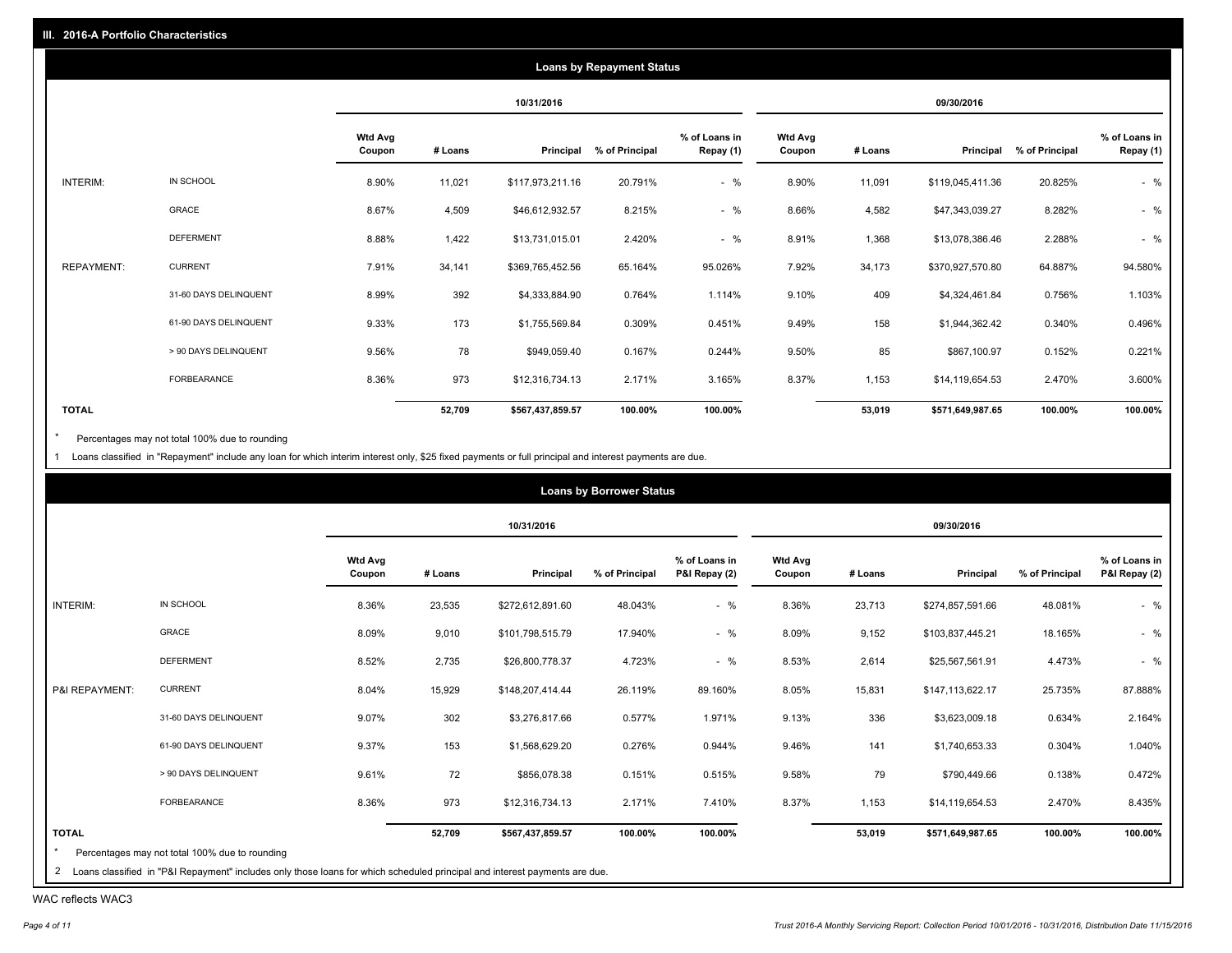|                                                                                                  | 10/31/2016       | 9/30/2016        |
|--------------------------------------------------------------------------------------------------|------------------|------------------|
| Pool Balance                                                                                     | \$604,640,653.59 | \$607,649,650.41 |
| Total # Loans                                                                                    | 52,709           | 53,019           |
| Total # Borrowers                                                                                | 50,671           | 50,958           |
| Weighted Average Coupon                                                                          | 8.32%            | 8.32%            |
| Weighted Average Remaining Term                                                                  | 131.63           | 131.91           |
| Percent of Pool - Cosigned                                                                       | 92.0%            | 91.9%            |
| Percent of Pool - Non Cosigned                                                                   | 8.0%             | 8.1%             |
| Borrower Interest Accrued for Period                                                             | \$4,075,063.84   | \$3,722,980.73   |
| Outstanding Borrower Interest Accrued                                                            | \$39,273,615.80  | \$38,026,128.43  |
| Gross Principal Realized Loss - Periodic                                                         | \$323,864.36     | \$187,956.42     |
| Gross Principal Realized Loss - Cumulative                                                       | \$1,227,246.77   | \$903,382.41     |
| Recoveries on Realized Losses - Periodic                                                         | \$4,504.39       | \$25,027.36      |
| Recoveries on Realized Losses - Cumulative                                                       | \$41,934.27      | \$37,429.88      |
| Net Losses - Periodic                                                                            | \$319,359.97     | \$162,929.06     |
| Net Losses - Cumulative                                                                          | \$1,185,312.50   | \$865,952.53     |
| Non-Cash Principal Activity - Capitalized Interest                                               | \$735,621.26     | \$537,440.42     |
| Since Issued Total Constant Prepayment Rate (CPR) (1)                                            | 5.60%            | 5.52%            |
| Loan Substitutions                                                                               | \$0.00           | \$0.00           |
| <b>Cumulative Loan Substitutions</b>                                                             | \$0.00           | \$0.00           |
| <b>Unpaid Servicing Fees</b>                                                                     | \$0.00           | \$0.00           |
| <b>Unpaid Administration Fees</b>                                                                | \$0.00           | \$0.00           |
| <b>Unpaid Carryover Servicing Fees</b>                                                           | \$0.00           | \$0.00           |
| Note Interest Shortfall                                                                          | \$0.00           | \$0.00           |
| Loans in Modification                                                                            | \$2,918,736.60   | \$2,326,763.91   |
| % of Loans in Modification as a % of Loans in Repayment (P&I)                                    | 1.76%            | 1.39%            |
|                                                                                                  |                  |                  |
| % Annualized Gross Principal Realized Loss - Periodic as a %<br>of Loans in Repayment (P&I) * 12 | 2.34%            | 1.35%            |
| % Gross Principal Realized Loss - Cumulative as a % of<br>Original Pool Balance                  | 0.20%            | 0.15%            |

(1) For additional information, see 'Since Issued CPR Methodology' found on page 11 of this report.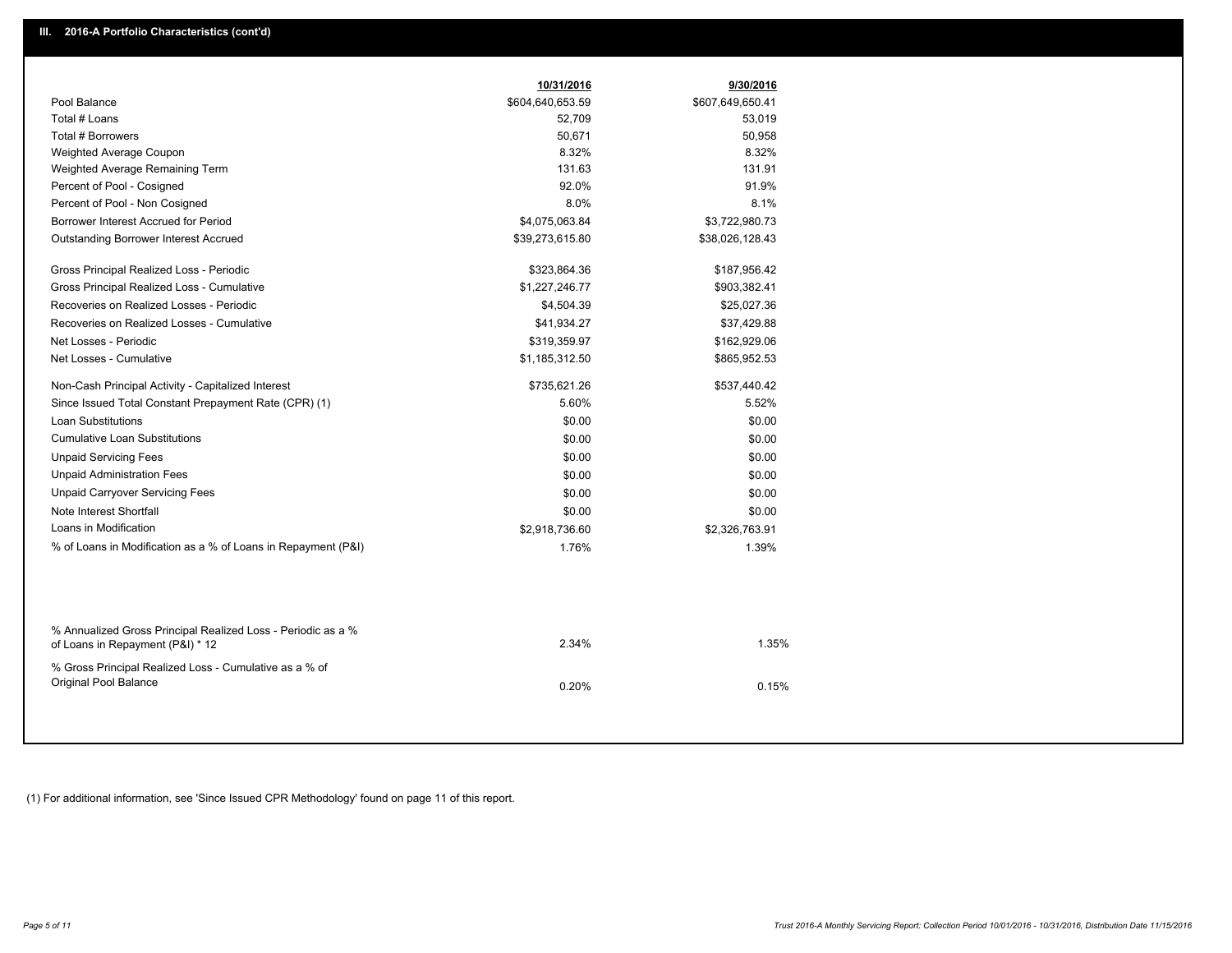#### **Loan Program**  A

|                                    | Weighted<br><b>Average Coupon</b> | # LOANS | <b>\$ AMOUNT</b> | $%$ *    |
|------------------------------------|-----------------------------------|---------|------------------|----------|
| - Smart Option Interest-Only Loans | 7.09%                             | 12,319  | \$121,985,812.35 | 21.498%  |
| - Smart Option Fixed Pay Loans     | 8.29%                             | 14,460  | \$182,259,363.85 | 32.120%  |
| - Smart Option Deferred Loans      | 8.71%                             | 25,930  | \$263,192,683.37 | 46.383%  |
| - Other Loan Programs              | $0.00\%$                          | 0       | \$0.00           | 0.000%   |
| <b>Total</b>                       | 8.25%                             | 52,709  | \$567,437,859.57 | 100.000% |

\* Percentages may not total 100% due to rounding

B

C

**Index Type**

|                       | Weighted<br><b>Average Coupon</b> | # LOANS | <b>\$ AMOUNT</b> | $%$ *     |
|-----------------------|-----------------------------------|---------|------------------|-----------|
| - Fixed Rate Loans    | 9.43%                             | 9,105   | \$103,454,945.27 | 18.232%   |
| - LIBOR Indexed Loans | 7.98%                             | 43,604  | \$463,982,914.30 | 81.768%   |
| - Other Index Rates   | $0.00\%$                          |         | \$0.00           | $0.000\%$ |
| <b>Total</b>          | 8.25%                             | 52,709  | \$567,437,859.57 | 100.000%  |

\* Percentages may not total 100% due to rounding

# **Weighted Average Recent FICO**

| 0 - 639      | 2,493  | \$21,326,026.02  | 3.758%   |
|--------------|--------|------------------|----------|
| 640 - 669    | 3,082  | \$29,351,049.74  | 5.173%   |
| 670 - 699    | 6,673  | \$66,886,378.09  | 11.787%  |
| 700 - 739    | 13,003 | \$139,277,177.44 | 24.545%  |
| $740 +$      | 27,447 | \$310,537,933.98 | 54.726%  |
| N/A(1)       | 11     | \$59,294.30      | 0.010%   |
| <b>Total</b> | 52,709 | \$567,437,859.57 | 100.000% |

WAC reflects WAC3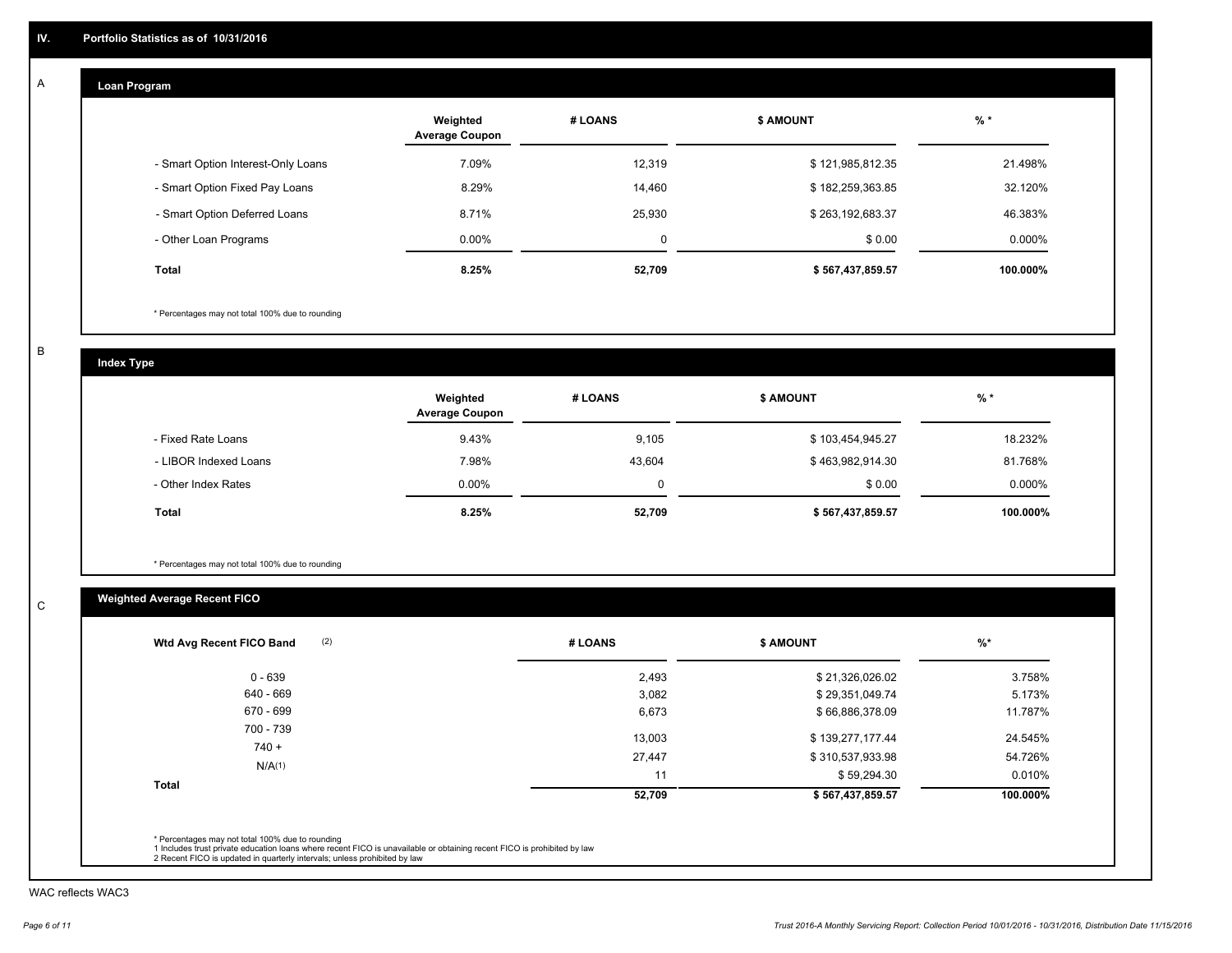| V. | 2016-A Reserve Account, Principal Distribution, and R-2 Certificate Calculations       |                  |
|----|----------------------------------------------------------------------------------------|------------------|
| А. | <b>Reserve Account</b>                                                                 |                  |
|    | Specified Reserve Account Balance                                                      | \$1,557,854.00   |
|    | Actual Reserve Account Balance                                                         | \$1,557,854.00   |
| В. | <b>Principal Distribution Amount</b>                                                   |                  |
|    | Class A Notes Outstanding<br>j.                                                        | \$299,924,728.00 |
|    | Pool Balance<br>ii.                                                                    | \$604,640,653.59 |
|    | First Priority Principal Distribution Amount (i - ii)<br>iii.                          | \$0.00           |
|    | Class A and B Notes Outstanding<br>iv.                                                 | \$519,795,201.79 |
|    | First Priority Principal Distribution Amount<br>v.                                     | \$0.00           |
|    | Pool Balance<br>vi.                                                                    | \$604,640,653.59 |
|    | Specified Overcollateralization Amount<br>vii.                                         | \$181,392,196.08 |
|    | Available Funds (after payment of waterfall items A through H)<br>viii.                | \$0.00           |
|    | Regular Principal Distribution Amount (if (iv > 0, (iv - v) - (vi - vii))<br>ix.       | \$96,546,744.28  |
|    | Pool Balance<br>Х.                                                                     | \$604,640,653.59 |
|    | 10% of Initial Pool Balance<br>xi.                                                     | \$61,822,914.68  |
|    | First Priority Principal Distribution Amount<br>xii.                                   | \$0.00           |
|    | Regular Principal Distribution Amount<br>xiii.                                         | \$96,546,744.28  |
|    | Available Funds (after payment of waterfall items A through J)<br>XIV.                 | \$0.00           |
|    | Additional Principal Distribution Amount (if(x <= ix,min(xiv, x - xii - xiii)))<br>XV. | \$0.00           |
| c. | R-2 Certificate                                                                        |                  |
|    | <b>Previous Notional Balance</b>                                                       | \$299,924,728.00 |
|    | Shortfall of Principal                                                                 | \$0.00           |
|    | Shortfall of Interest                                                                  | \$0.00           |
|    | <b>Current Notional Balance</b>                                                        | \$299,924,728.00 |
|    | Excess Distribution Allocated (1)                                                      | \$0.00           |
|    |                                                                                        |                  |
|    |                                                                                        |                  |

1. Until the notional amount of the R-2 Certificate is reduced to zero and if there is excess cash through the distribution available it will be distributed to the R-2 Certificate, otherwise the amount will be zero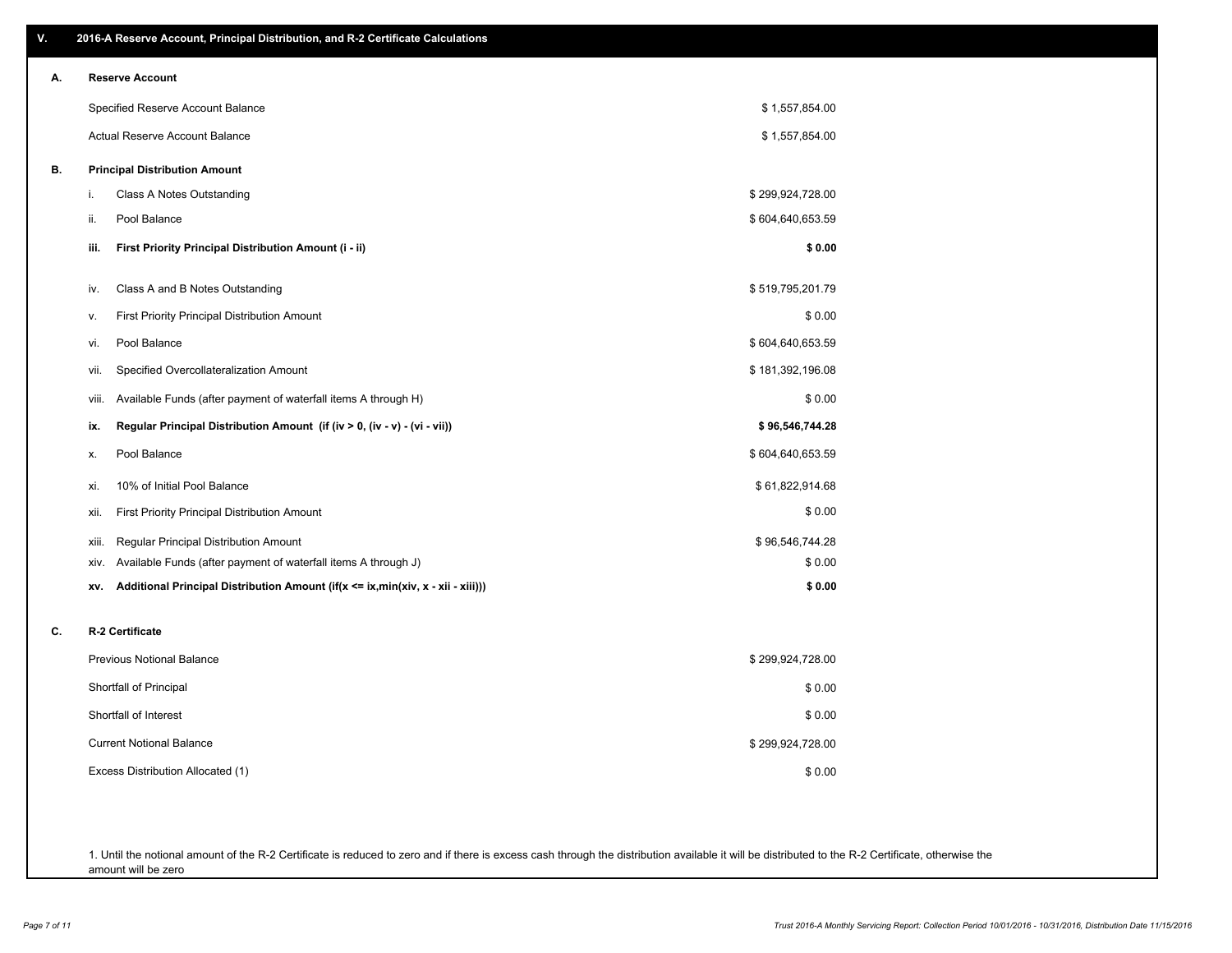|    |                                                         | Paid           | <b>Funds Balance</b> |
|----|---------------------------------------------------------|----------------|----------------------|
|    | <b>Total Available Funds</b>                            |                | \$6,591,608.32       |
| A  | <b>Trustee Fees</b>                                     | \$0.00         | \$6,591,608.32       |
| B  | <b>Servicing Fees</b>                                   | \$381,099.99   | \$6,210,508.33       |
| C  | i. Administration Fees                                  | \$8,333.00     | \$6,202,175.33       |
|    | ii. Unreimbursed Administrator Advances plus any Unpaid | \$0.00         | \$6,202,175.33       |
| D  | Class A Noteholders Interest Distribution Amount        | \$827,267.56   | \$5,374,907.77       |
| Е  | <b>First Priority Principal Payment</b>                 | \$0.00         | \$5,374,907.77       |
| F. | Class B Noteholders Interest Distribution Amount        | \$122,225.33   | \$5,252,682.44       |
| G  | Reinstatement Reserve Account                           | \$0.00         | \$5,252,682.44       |
| H  | <b>Regular Principal Distribution</b>                   | \$5,252,682.44 | \$0.00               |
|    | <b>Carryover Servicing Fees</b>                         | \$0.00         | \$0.00               |
| J  | Additional Principal Distribution Amount                | \$0.00         | \$0.00               |
| K  | Unpaid Expenses of Trustee                              | \$0.00         | \$0.00               |
|    | Unpaid Expenses of Administrator                        | \$0.00         | \$0.00               |
| м  | i. Remaining Funds to the R-1 Certificateholder(s)      | \$0.00         | \$0.00               |
|    | ii. Remaining Funds to the R-2 Certificateholder(s)     | \$0.00         | \$0.00               |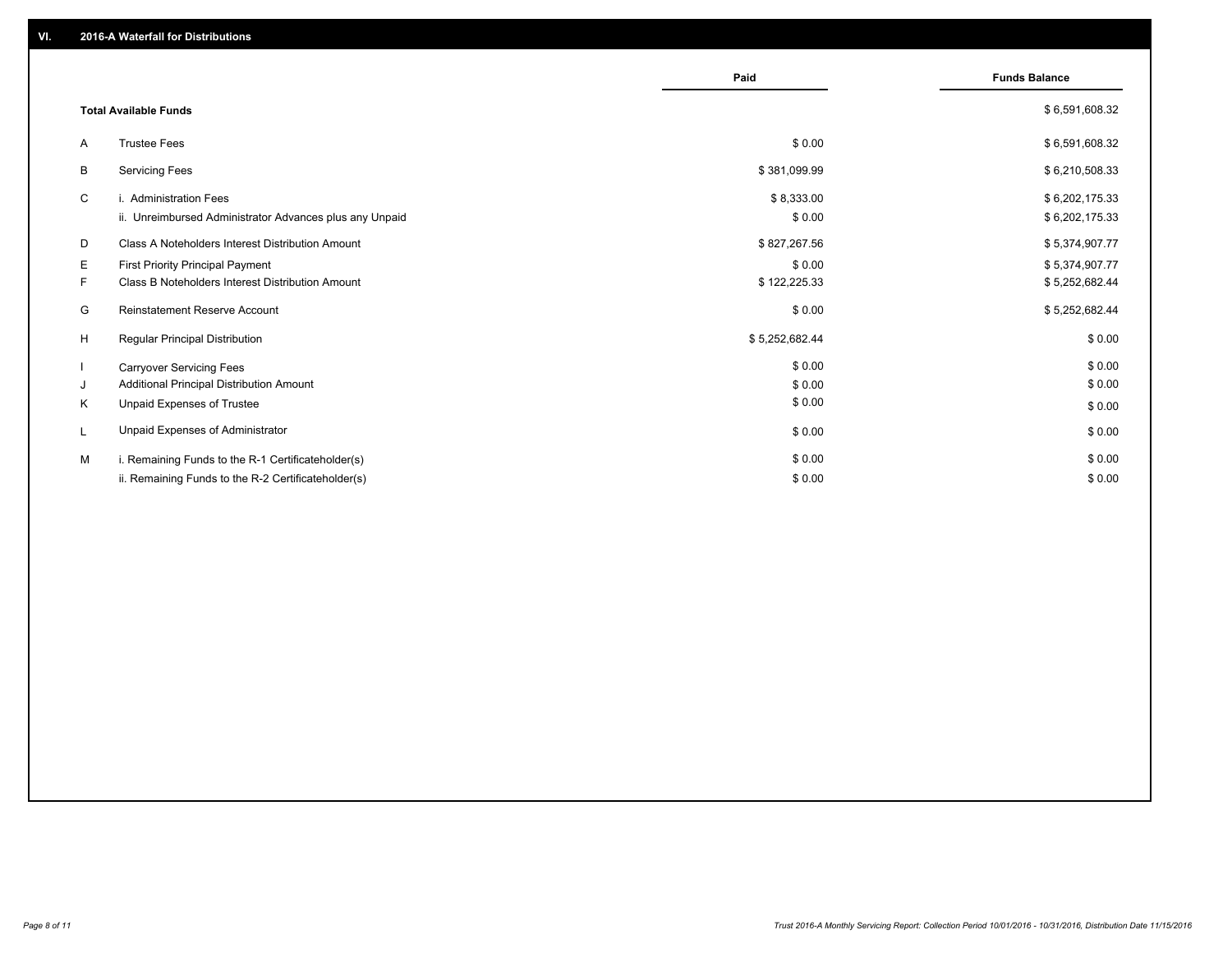| <b>Distribution Amounts</b>                                |                         |                         |                         |
|------------------------------------------------------------|-------------------------|-------------------------|-------------------------|
|                                                            | A1                      | A <sub>2</sub> A        | A <sub>2</sub> B        |
| Cusip/Isin                                                 | 78449FAA9               | 78449FAB7               | 78449FAC5               |
| <b>Beginning Balance</b>                                   | \$117,795,201.79        | \$218,000,000.00        | \$134,000,000.00        |
| Index                                                      | <b>LIBOR</b>            | <b>FIXED</b>            | <b>LIBOR</b>            |
| Spread/Fixed Rate                                          | 0.70%                   | 2.70%                   | 1.50%                   |
| Record Date (Days Prior to Distribution)                   | 1 NEW YORK BUSINESS DAY | 1 NEW YORK BUSINESS DAY | 1 NEW YORK BUSINESS DAY |
| <b>Accrual Period Begin</b>                                | 10/17/2016              | 10/15/2016              | 10/17/2016              |
| <b>Accrual Period End</b>                                  | 11/15/2016              | 11/15/2016              | 11/15/2016              |
| Daycount Fraction                                          | 0.08055556              | 0.08333333              | 0.08055556              |
| Interest Rate*                                             | 1.23456%                | 2.70000%                | 2.03456%                |
| <b>Accrued Interest Factor</b>                             | 0.000994507             | 0.002250000             | 0.001638951             |
| <b>Current Interest Due</b>                                | \$117,148.11            | \$490,500.00            | \$219,619.45            |
| Interest Shortfall from Prior Period Plus Accrued Interest | $\mathsf{\$}$ -         | $\frac{1}{2}$           | $\mathsf{\$}$ -         |
| <b>Total Interest Due</b>                                  | \$117,148.11            | \$490,500.00            | \$219,619.45            |
| <b>Interest Paid</b>                                       | \$117,148.11            | \$490,500.00            | \$219,619.45            |
| <b>Interest Shortfall</b>                                  | $\frac{2}{3}$ -         | $\mathsf{\$}$ -         | $\frac{2}{3}$ -         |
| <b>Principal Paid</b>                                      | \$5,252,682.44          | $\frac{2}{3}$ -         | $\mathsf{\$}$ -         |
| <b>Ending Principal Balance</b>                            | \$112,542,519.35        | \$218,000,000.00        | \$134,000,000.00        |
| Paydown Factor                                             | 0.035252902             | 0.000000000             | 0.000000000             |
| <b>Ending Balance Factor</b>                               | 0.755318922             | 1.000000000             | 1.000000000             |

\* Pay rates for Current Distribution. For the interest rates applicable to the next distribution date, please see https://www.salliemae.com/about/investors/data/SMBabrate.txt.

**VII. 2016-A Distributions**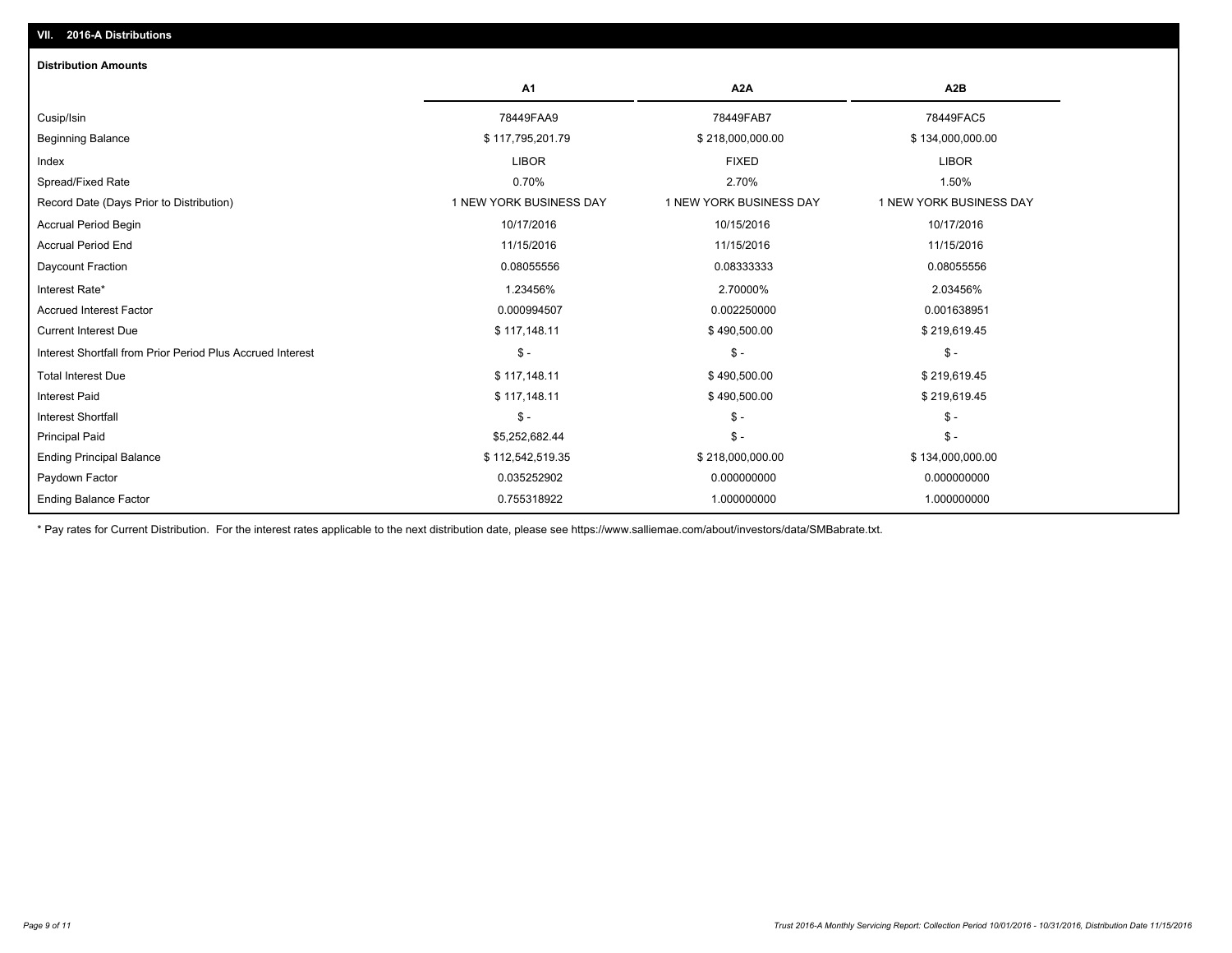| VII. ZU 10-A DISTIDUTIONS                                  |                         |
|------------------------------------------------------------|-------------------------|
| <b>Distribution Amounts</b>                                |                         |
|                                                            | в                       |
| Cusip/Isin                                                 | 78449FAD3               |
| <b>Beginning Balance</b>                                   | \$50,000,000.00         |
| Index                                                      | <b>LIBOR</b>            |
| Spread/Fixed Rate                                          | 2.50%                   |
| Record Date (Days Prior to Distribution)                   | 1 NEW YORK BUSINESS DAY |
| Accrual Period Begin                                       | 10/17/2016              |
| <b>Accrual Period End</b>                                  | 11/15/2016              |
| Daycount Fraction                                          | 0.08055556              |
| Interest Rate*                                             | 3.03456%                |
| <b>Accrued Interest Factor</b>                             | 0.002444507             |
| <b>Current Interest Due</b>                                | \$122,225.33            |
| Interest Shortfall from Prior Period Plus Accrued Interest | $\frac{2}{3}$ -         |
| <b>Total Interest Due</b>                                  | \$122,225.33            |
| <b>Interest Paid</b>                                       | \$122,225.33            |
| <b>Interest Shortfall</b>                                  | $$ -$                   |
| <b>Principal Paid</b>                                      | $\frac{2}{3}$ -         |
| <b>Ending Principal Balance</b>                            | \$50,000,000.00         |
| Paydown Factor                                             | 0.000000000             |
| <b>Ending Balance Factor</b>                               | 1.000000000             |

\* Pay rates for Current Distribution. For the interest rates applicable to the next distribution date, please see https://www.salliemae.com/about/investors/data/SMBabrate.txt.

**VII. 2016-A Distributions**